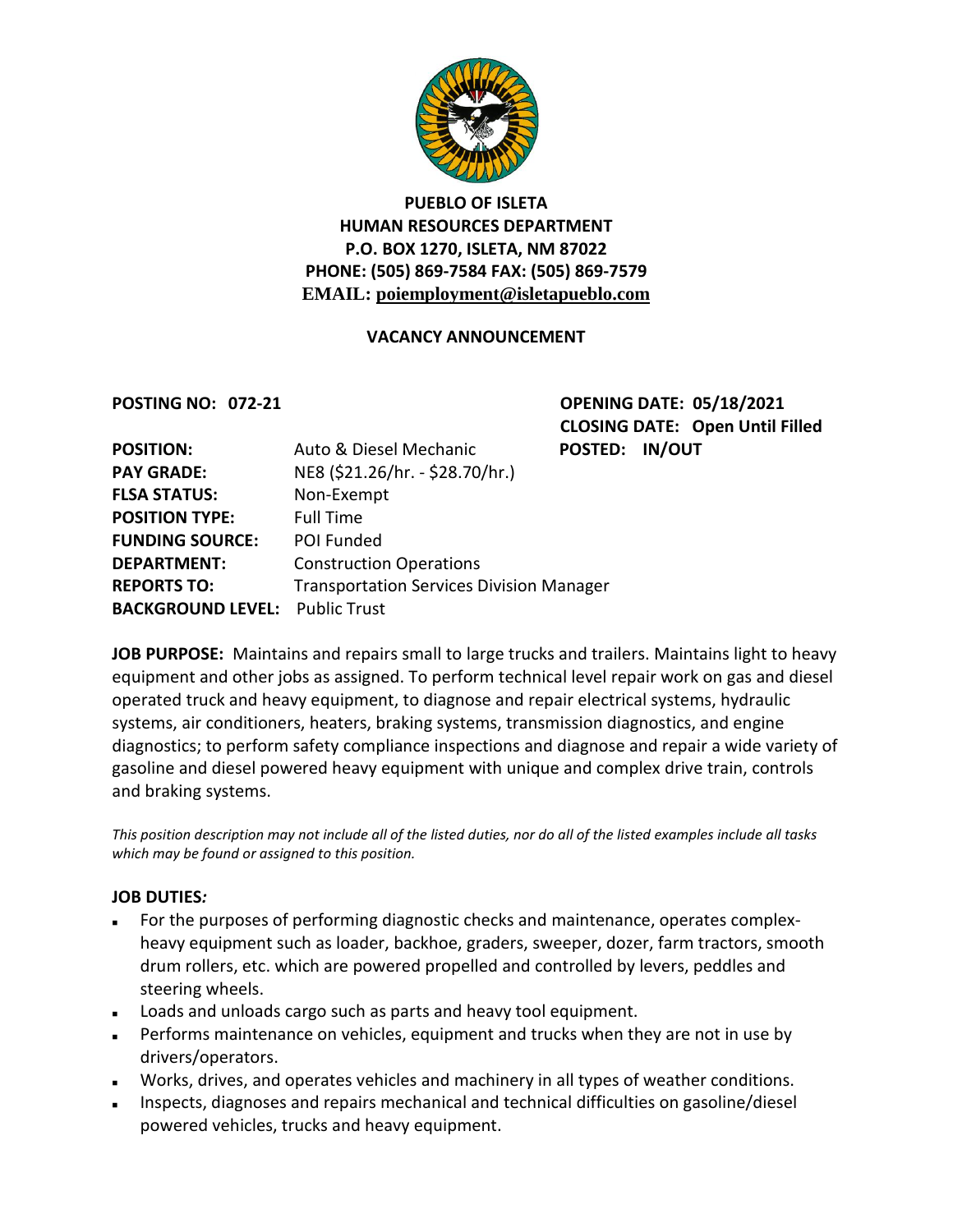- The technician must be able to remain in a standing position for extended periods of time. Technician must be capable of lifting arms above shoulder level to install and remove transmission components as well as bending or stooping repeatedly over time to check air pressure on tires, fluid checks and the changing of parts.
- Must be capable of manipulating tools in areas of limited spaces.
- The Technician must be able to move heavy objects of fifty (50) pounds or more long distances.
- **Completes work assignments in a timely manner.**
- Ensures proper care and safety precautions while utilizing all tools required to perform equipment and vehicle maintenance.
- Assists other Transportation personnel as directed by Manager or Supervisor.
- Performs other duties as assigned, including assisting with Transportation Crew Roadway maintenance activities.
- Must be able to work with minimal supervision.
- Technician must provide own tools.

## **SUPERVISION RESPONSIBILITIES:** N/A

### **MINIMUM QUALIFICATIONS/REQUIREMENTS:**

- High School Diploma/GED.
- Automotive and Diesel Technical Vocational Institute Associates Degree.
- A minimum of two years' work experience with vehicles and heavy equipment is required.
- Class A or B CDL is preferred.
- Valid New Mexico driver's license with ability to meet Pueblo of Isleta liability insurance requirements and maintain eligible insurance.
- **Must pass background check for position.**
- **Must be able to comply with the Pueblo of Isleta Drug Free Workplace policies.**

# **KNOWLEDGE, SKILLS AND ABILITIES REQUIREMENTS:**

- Basic skills in operating procedures of a great variety of heavy equipment such as loaders, backhoes, graders, sweeper, dozer, farm tractors, smooth drum rollers, etc. which are powered propelled and controlled by levers, peddles and steering wheels.
- Knowledge of the methods of performing work on basic electrical, hydraulic, transmission, engine, and braking systems.
- Knowledge of federal, State and local transportation safety laws and rules.
- Ability to operate computers and laptops to perform technical tests for equipment and vehicle diagnostics.
- General knowledge of preventive maintenance procedures on all types of trucks and equipment.
- Ability to work overtime when necessary.
- Ability to work in all types of weather for long periods.
- Ability to weld, fabricate and assemble parts and accessories for equipment.
- Respond to service calls from the crew when problems arise with equipment.
- Ability to communicate respectfully and clearly, both verbally and in writing.
- Ability to follow verbal and written instructions.
- Ability to interact and maintain good working relationships with individuals of varying social